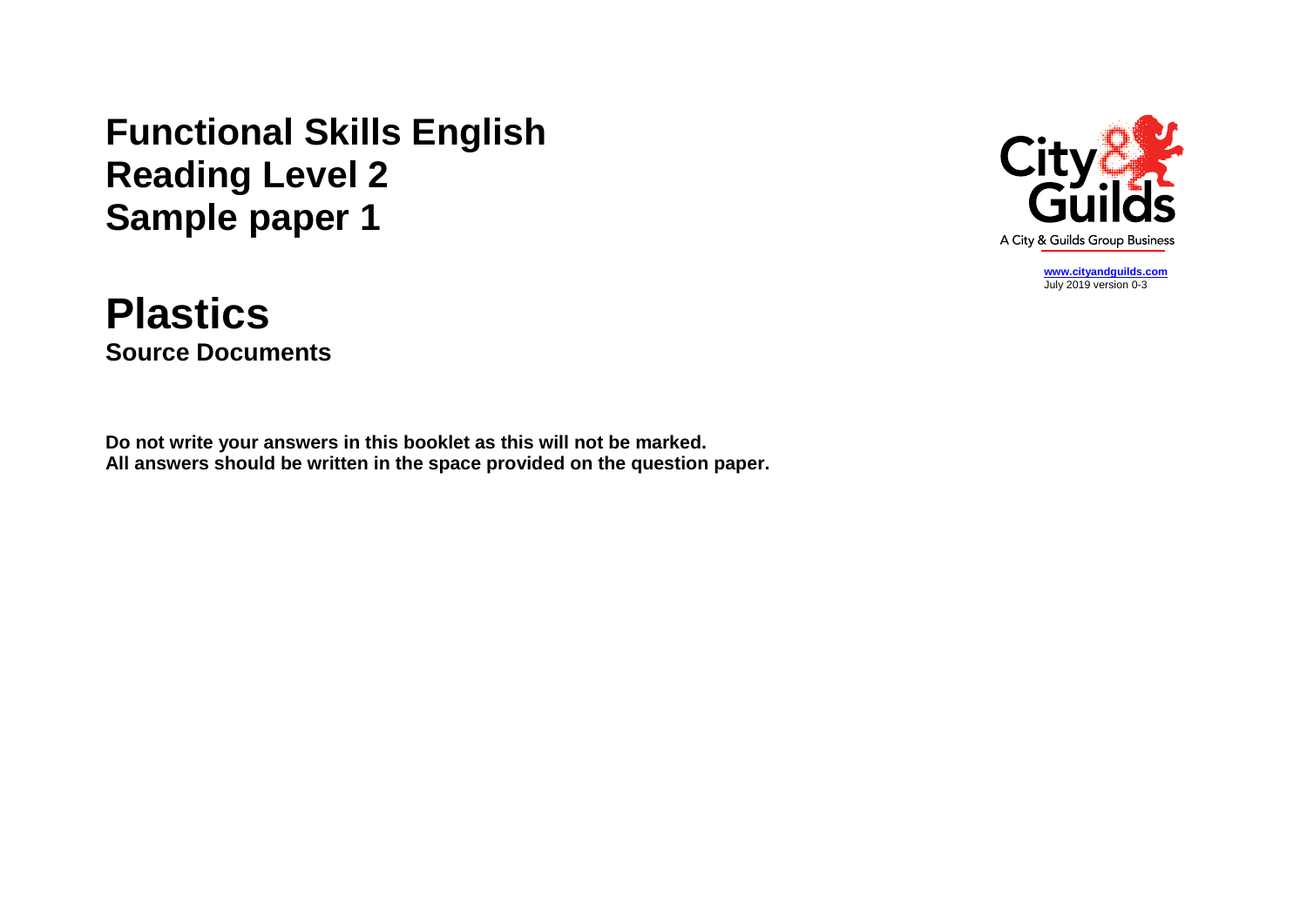Read both documents.

Use **Document 1** to answer questions 1 to 8. Use **Document 2** to answer questions 9 to 14. Use **both** documents to answer question 15.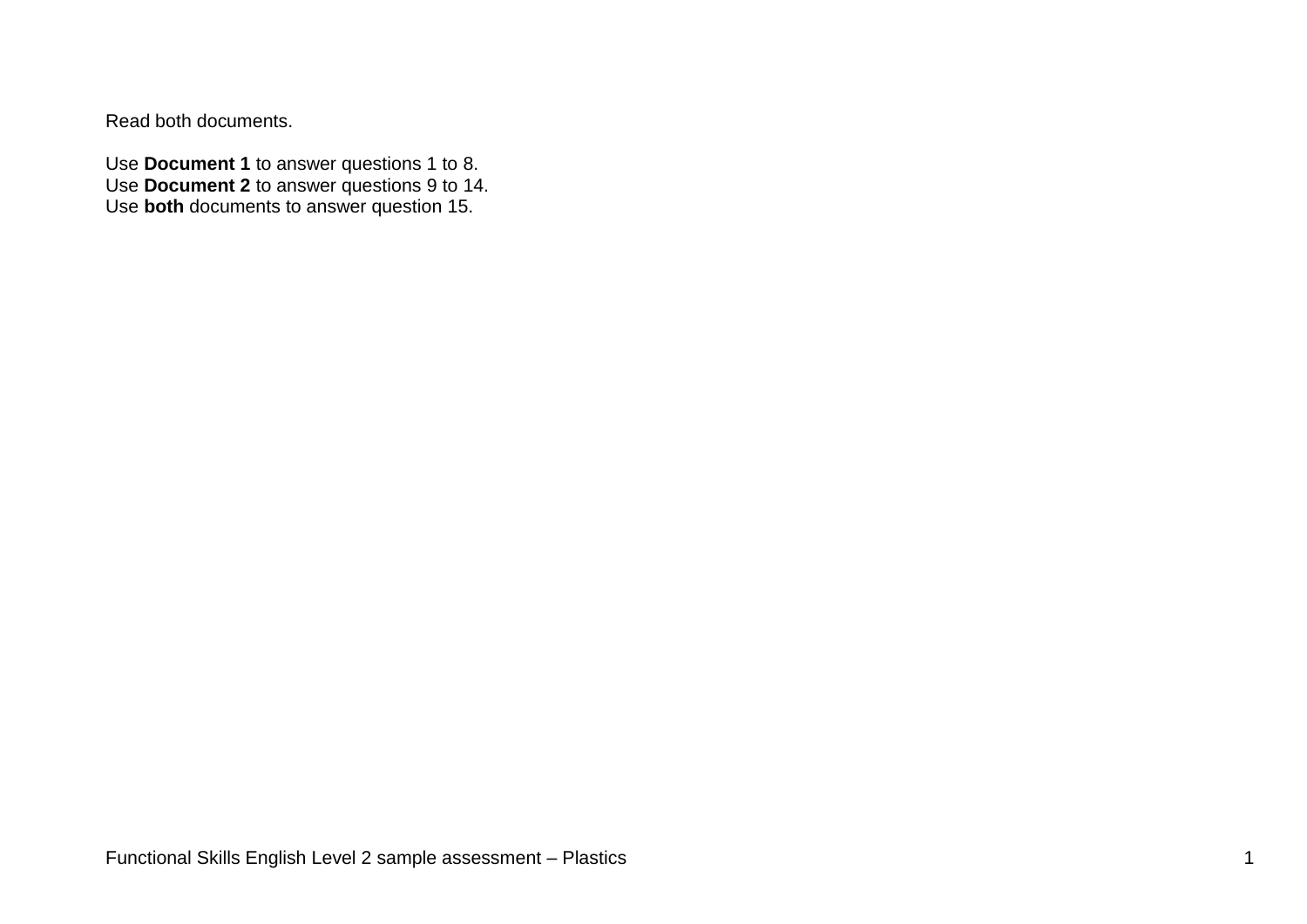| <b>Document 1</b>                                                                                                                                                                                                                                 |  |  |  |  |
|---------------------------------------------------------------------------------------------------------------------------------------------------------------------------------------------------------------------------------------------------|--|--|--|--|
| The Telegraph<br><b>HOME</b><br><b>TV GUIDE</b><br>NOW AND NEXT  <br>FILMS  <br><b>ALL SECTIONS</b>                                                                                                                                               |  |  |  |  |
| <b>Television   Documentaries</b><br><b>By Sarah Knapton</b><br><b>Share this story</b><br>$\left( \blacksquare \right)$<br>$\circ$<br>(f)<br>$\left( 0, \right)$<br>(in)<br>$\alpha$<br>SEARCH                                                   |  |  |  |  |
| In her new documentary, Drowning in Plastic, wildlife biologist Liz Bonnin has called for an immediate ban of single-use plastics in Britain and accused industries<br>and politicians of not doing enough to tackle pollution.                   |  |  |  |  |
| Speaking ahead of the documentary, Bonnin said that the problem of plastic in the world's oceans would not be fixed by consumers simply saying no to straws.                                                                                      |  |  |  |  |
| Drowning in Plastic comes a year after Sir David Attenborough's Blue Planet II, and investigates the effect plastic material is having on marine animals.                                                                                         |  |  |  |  |
| "When it comes to all single-use products, I just think if we can live without them, we should live without them," said Bonnin in an interview with the Radio Times.                                                                              |  |  |  |  |
| "There is no kind of middle ground any more. So can we live without plastic bottles? Yes, we can."                                                                                                                                                |  |  |  |  |
| The documentary will look at the dangers and struggles of wildlife in the ocean and the extent of the problem of our polluted seas.                                                                                                               |  |  |  |  |
| Citing Costa Rica's ban on all single-use plastic by 2021, Bonnin said the UK's slower action on plastic pollution was not good enough.                                                                                                           |  |  |  |  |
| "I have to ask, why isn't the UK doing that?" she said.                                                                                                                                                                                           |  |  |  |  |
| "Some of our plastic is absolutely a valuable part of our society. The question there is, do we make up that plastic with less toxic chemicals? Also, can we make<br>that plastic realistically recyclable?                                       |  |  |  |  |
| "40% of the plastic that's prevalent in our society is single-use stuff that we can absolutely live without. If Costa Rica can do it, why can't we do it immediately?                                                                             |  |  |  |  |
| "This phasing-out conversation makes me angry after everything I've seen. There is no more time to phase anything out."                                                                                                                           |  |  |  |  |
| The presenter said attempts by the general public to limit their use of single-use plastics such as straws and coffee cups "hugely laudable", but the obligation to<br>change needs to be with governments.                                       |  |  |  |  |
| "I do feel that the onus has been placed a lot on the consumer and that's only part of the problem," she said.                                                                                                                                    |  |  |  |  |
| "So, for example, if you're going to increase the plastic bag charge to 10p from 5p, again, the onus is on the consumer. Why is the industry still making plastic<br>bags? Why is America investing 180 billion dollars in new plastic factories? |  |  |  |  |
| "I don't think it's going to be fixed just from consumers saying no to straws."                                                                                                                                                                   |  |  |  |  |
| Figures released in July revealed that plastic bag sales have fallen by 86% since the introduction of the 5p levy in 2015.                                                                                                                        |  |  |  |  |
| Drowning in Plastic airs next Tuesday on BBC One.                                                                                                                                                                                                 |  |  |  |  |
| <b>Related topics:</b><br>David Attenborough<br>Wildlife<br>Pollution<br>Plastic<br>Terms of use: Privacy policy Cookies Accessibility Parental Guidance                                                                                          |  |  |  |  |